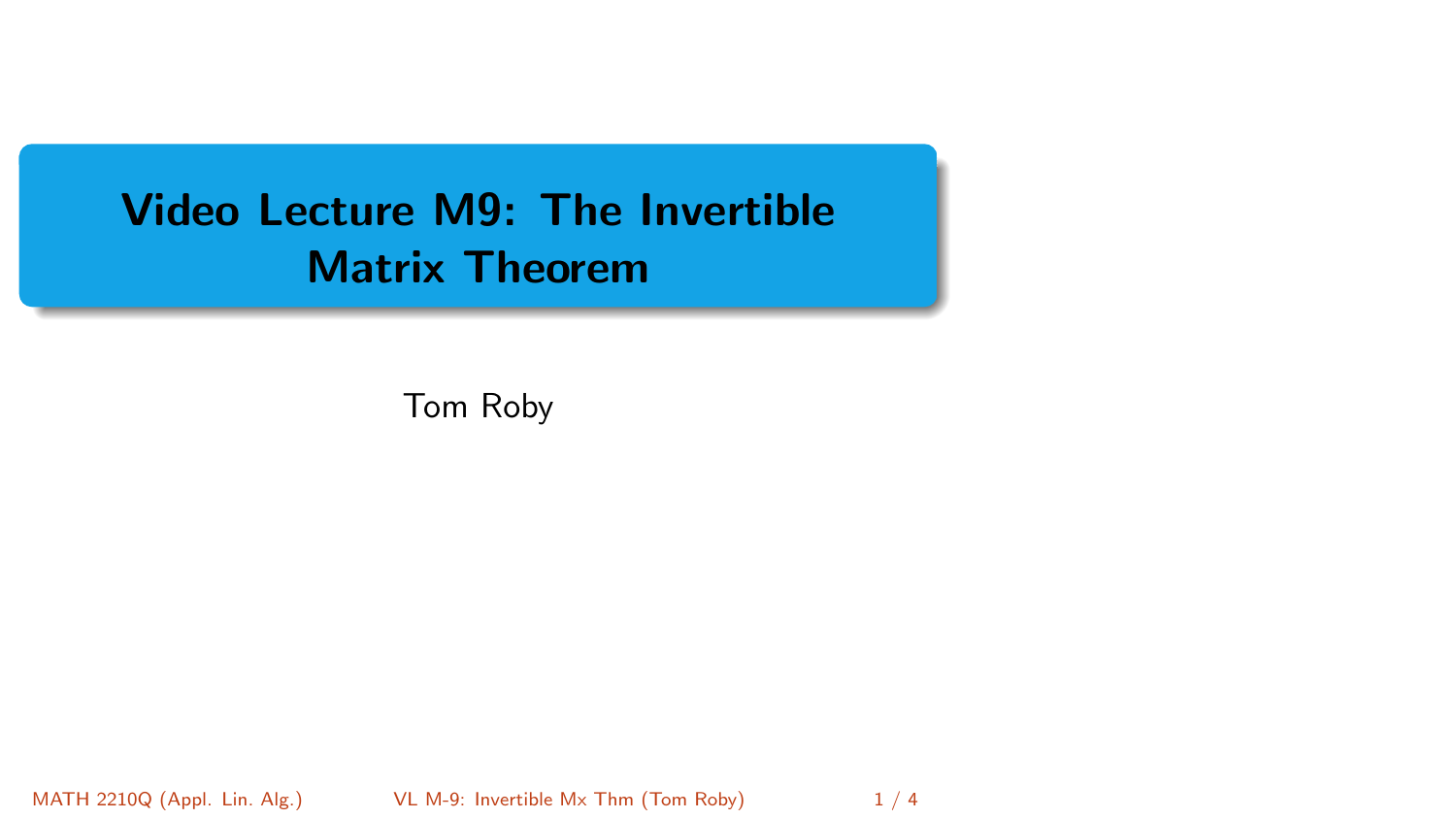## Outline & Objectives

- Analyze the reasoning that connects different statements that are all equivalent to a matrix  $A \in \mathbb{R}^{n \times n}$ being invertible, thereby reviewing a number of crucial course concepts.
- Apply these in examples.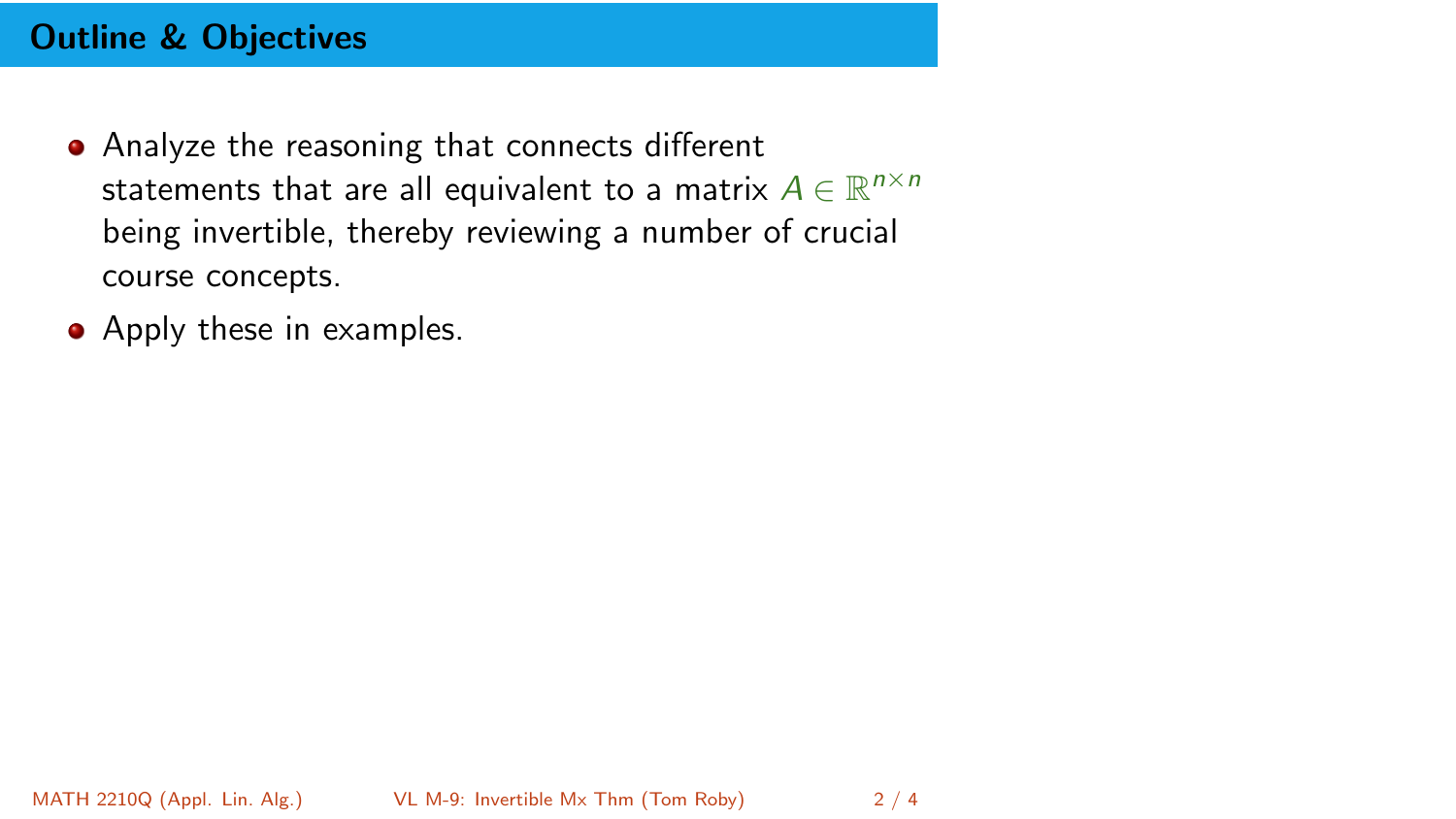#### Theorem

For any square matrix  $A \in \mathbb{R}^{n \times n}$  TFAE (The Following Are Equiv.):

- $\bigcirc$  A is invertible.
- 2 A is row-equivalent to  $I_n$ .
- 3 A has n pivot positions.
- 4  $A\vec{x} = \vec{0}$  has only the trivial soln.  $\vec{x} = \vec{0}$ .
- **5** Columns of A are linearly independent.
- $\bullet$   $A \mapsto A\vec{x}$  is one-to-one.

 $\overline{\bm{D}}\;\;\forall\;\vec{b}\in\mathbb{R}^n$ ,  $A\vec{x}=\vec{b}$  has  $\leq 1$  soln.

- $\overline{\bm{B}}\ \ \forall\,\vec{b}\in\mathbb{R}^n$ ,  $A\vec{x}=\vec{b}$  has  $\geq 1$  soln.
- 9  $A \mapsto A\vec{x}$  is onto.
- $\bullet$  Columns of A span  $\mathbb{R}^n$ .
- $\bigoplus \exists C \in \mathbb{R}^{n \times n}$  such that  $CA = I_n$ .
- **1** ∃ D  $\in$   $\mathbb{R}^{n \times n}$  such that  $AD = I_n$ .
- $\mathbf{B}$   $A^{\mathsf{T}}$  is invertible.
- **14 ...** More to come!

MATH 2210Q (Appl. Lin. Alg.) [VL M-9: Invertible Mx Thm](#page-0-0) (Tom Roby) 3 / 4